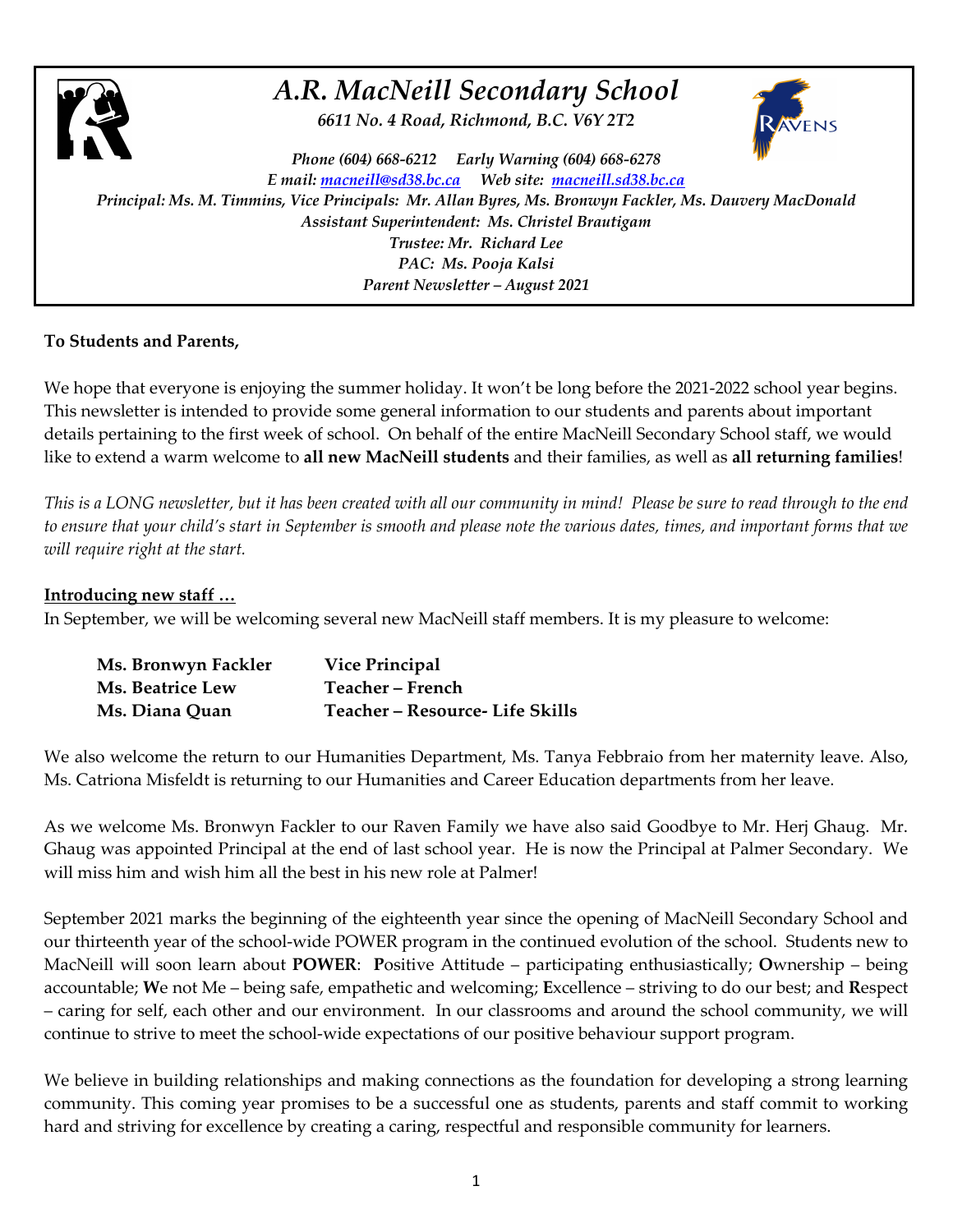**Summer Office Hours at MacNeill from Friday, July 2, 2021, to Friday, August 27, 2021 From 8:00 a.m. to 2:00 p.m.** 

### **Monday, August 30, 2021**

Regular office hours at MacNeill are Monday through Friday from 8:00 a.m. to 4:00 p.m. beginning on Monday, August 30. It is also at this time the school administrators and counsellors will be available for appointments.

### **A.R. MacNeill Home-School Communication**

To provide parents information about what is happening at MacNeill, a WEEK-AT-A GLANCE (WAAG) is created each week. You can view the WAAG from our school websitehttps://macneill.sd38.bc.ca You will also receive this via your email as long as we have your correct email address in our system.

Once again, this year, we will be requesting parents to provide an e-mail address or checking that the e-mail address already provided is correct. Newsletters will be sent to parents by e-mail and at various times automated SchoolMessenger telephone messages will be sent home with important notices. SchoolMessenger messages are also automatically sent home when a student is absent from a class with no reason for the absence provided by a parent. Teachers may also send notices home with students throughout the year to highlight special events or field trip opportunities.

 $+$ <sub>0</sub>  $\lambda$ <sub>0</sub>...

### **MyEdBC and Parent Portal**

At MacNeill Secondary, we will continue to have parents access their child's school information directly online. The MyEducation BC (MyEdBC) PARENT PORTAL which will allow parents and/or guardians to access attendance, term grades, and other information on their child(ren).

Each parent/guardian will have their own separate account, and can view the following:

- Class Attendance Information
- Contact Information
- Student Demographic Information
- Student Schedules
- Published Report Cards
- Transcript Information

### Account Problems?

Accounts have been created using email addresses previously provided to the office. If you did not provide your email address or need to update your address, please send an email to **macneill@sd38.bc.ca** or please inform us in the main office by calling 604 668-6212 during the summer office hours. In the subject line of your email, please put Parent Portal, and in the message include the following: Student's Full Name, Pupil #, Parent/Guardian Name and email address.

### **Security**

MyEducation BC is a secure student information system used in most school districts in the province of BC. Security is guided by the rules and regulations of the School Act and Freedom of Information and Protection of Privacy Act (FOIPPA). If you have any questions or concerns, please contact our office at 604-668-6212.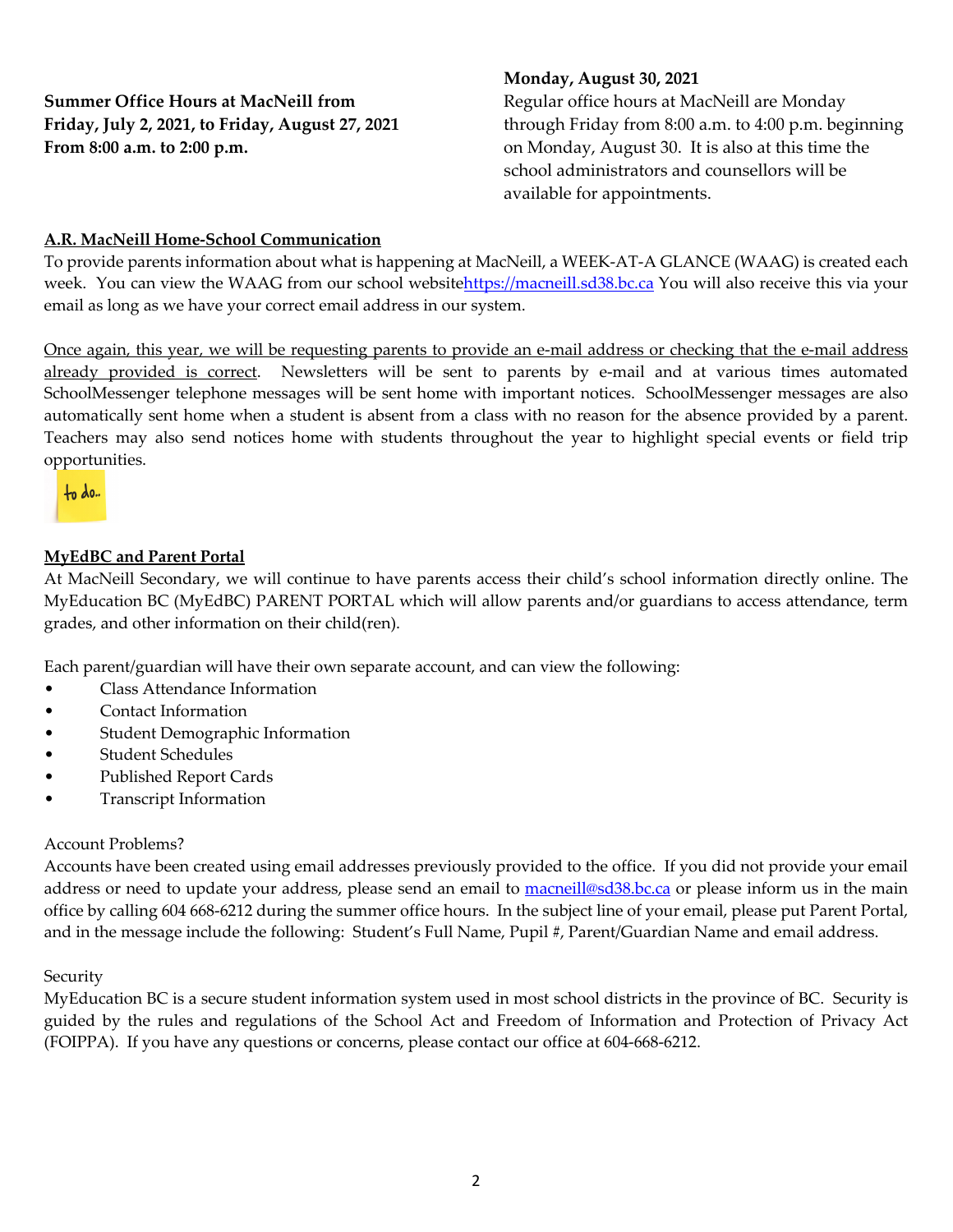### **My School Day App: More than just an agenda – App that enhances Communication with students and parents**

To enhance our communication with our student and parent communities, we are resorting to an on-line agenda for grades 8-12. Please note that all students in grade 8 will receive a traditional school agenda book during the first week of school in their Connections class (Homeroom). More information about this school app, will be provided to students and parents in September.

### **Personalized Learning Time – NEW to MacNeill this year!**

Personalized Learning Time, (PLT) is a period of time set aside each week for students to have self-directed learning time with their teachers. This is NEW to many of the secondary schools this year.

At the end of last year our teachers were asked to choose a semester format for this upcoming year. The style that was selected was one that included flexible time that is intended to offer all students the opportunity for more ownership of their learning.

Personalized learning time will evolve as the school year begins to include a variety of options for students. In addition to being able to access teachers for curricular support, we are looking to engage students in identifying areas of special interest, or passions and, working with interested staff, develop and design a menu of opportunities. Conversations with students will begin during the Connections Classes, Wednesday, and Thursday of our first week back. More information will be shared with families as ideas/opportunities are developed prior to the end of September.

**Possibilities may include, but are not limited to:**

- -physical activities in the gym
- -extra learning support
- -curricular support
- -Art opportunities
- -Theatre and Dance opportunities for students to write/choreograph, rehearse and perform
- -Music opportunities
- -Bicycle repair

Please note that we will have 4 bell schedules. A calendar for the month of September along with our bell schedules have been included at the end of this newsletter.

### **MacNeill Collaboration Time**

Along with other Richmond high schools, MacNeill will continue to have **Collaboration Time**. To provide continued uninterrupted time for school staff to collaborate on effective practice, MacNeill will have 8 Collaboration Days. Our first Collaboration Day will be September  $15<sup>th</sup>$ . Students on that day will have the choice of studying at home and coming to school at 10:15am for their first class or coming to school at the regular start time to independently study in the school lounge.

Once our monthly Collaboration Time dates, beyond our September 15<sup>th</sup> date have been confirmed by staff, we will be sure to send the dates information to parent via email and post on our Website.

### **New Students Grade 9-12 Orientation Sept. 2, 2021, 10am**

Are you a new student in grades 9-12 coming to MacNeill? We encourage all NEW grade 9-12 students to attend an orientation. During this orientation, many aspects of MacNeill will be discussed and it will allow new students to touch base with their counsellors. New students are encouraged to bring along your most recent report card.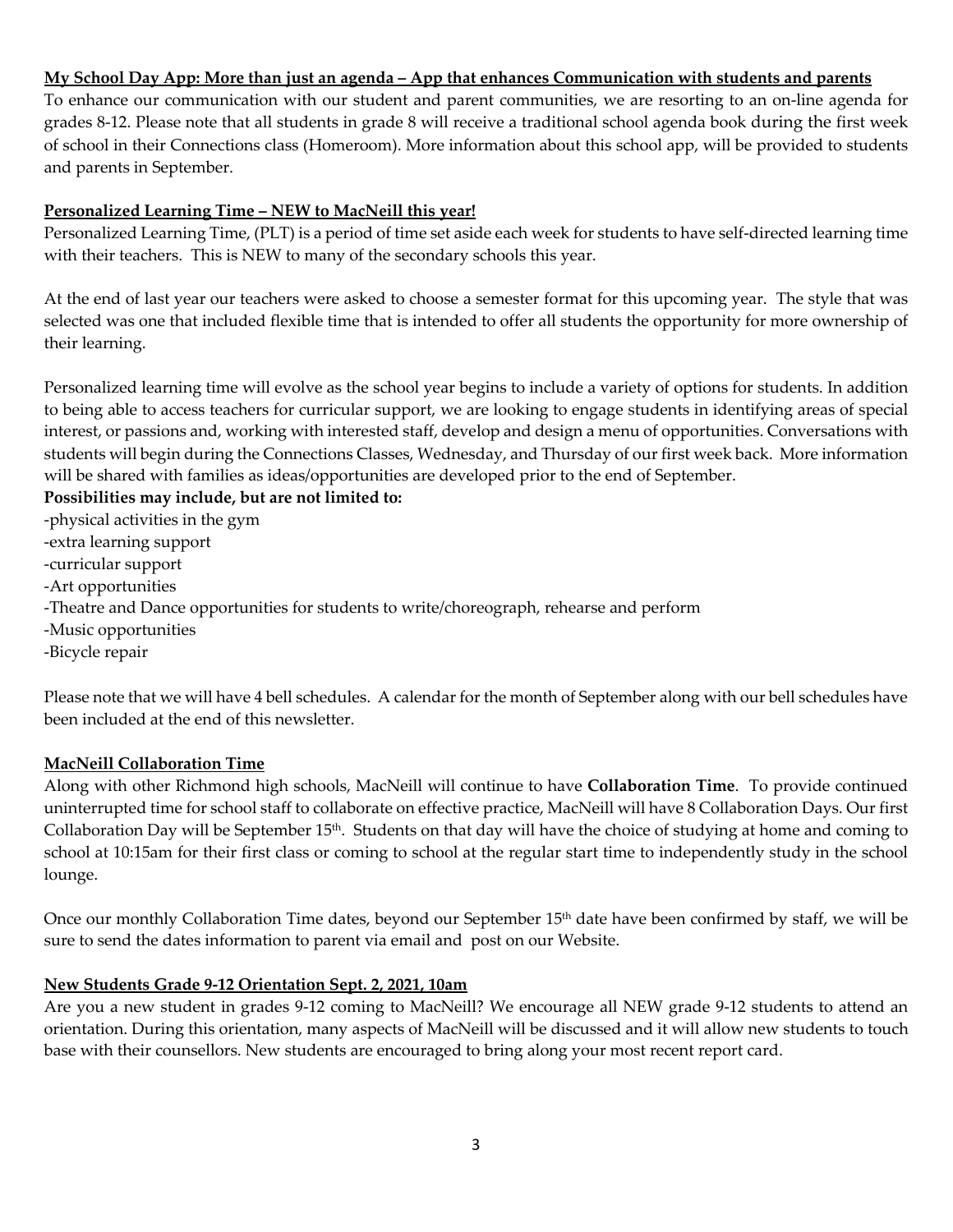### **What Connections Class (Homeroom) Am I In?**

The PLT Connections Class is the student's homeroom class. During the Connections classes, students will be participating in activity and conversation aimed at building relationship and rapport among the students and staff. This will also be an opportunity for the Connections teachers to check in with each student to understand, support and promote active productive engagement with PLT learning. **Connections Class lists will be posted in the large gym on the first day of school showing student name, Connections Class teacher and the room number.**

### **What Do I Do on the First Day of School?**

**Tuesday, September 7th** is the first official day of school and students will go to the Large Gym to check the location of their Connections classrooms. Each grade will have an assembly in the large gym, and then students will be dismissed to go to their Connections homeroom. The grade assembly and Connections homeroom will take approximately one hour but will depend on the grade level (grade 8 approx. 60-90mins).

For the first day of school, students will need both something to write with, and write on. Students will receive a more comprehensive overview during the first week of school. Teachers will explain and discuss policies and procedures. A locker and a school lock will be assigned. Important forms and handouts will be given to students. Since the first day of school is for Connections Class/homeroom only, students will not need to bring their lunches. *Students are to report to the large gym during the times listed below.*

**The Connections class/homeroom times for each grade for the first day of school are as follows:**

| $10:00$ a.m. | Grade 8 (Students will be at school approx. $60 - 90$ mins.) |
|--------------|--------------------------------------------------------------|
| $11:00$ a.m. | Grade 9                                                      |
| $12:00$ p.m. | Grade 10 and 11                                              |
| $1:00$ p.m.  | Grade 12                                                     |

*Our school has several student learning programs. Please note the information below specific to our Life Skills and Aspen Learning Centre programs.*

## **What are the start dates/times if my child is in the** Life Skills **or** Aspen Program**?**

If your child will be attending the **Aspen Learning Centre,** you will be contacted prior to the start of the year by the Aspen teachers and arrangements for the student's gradual entry plan will be determined. If your child will be enrolled in our **Life Skills** program your child will start school Wednesday, September 8th at 9:20am. Students in our Life Skills program should enter the school via the outside door into the Life Skills classrooms. The Connections Class/Homeroom for our Life skills students is with the Life Skills teacher, Ms. Diana Quan, room 123.

## **Absent During the First Week?**

Please note: If your son or daughter will be absent during the first week of school in September but intends to return to MacNeill, it is vital that the school be informed as soon as possible. This will enable us to organize classes accurately and ensure that absent students have a timetable and locker when they do arrive. Please complete the "Late Return" form and submit this to the school office before school begins. The "Late Return" form can be downloaded from the school website and is in the "Notice" folder under "District Forms/Notices".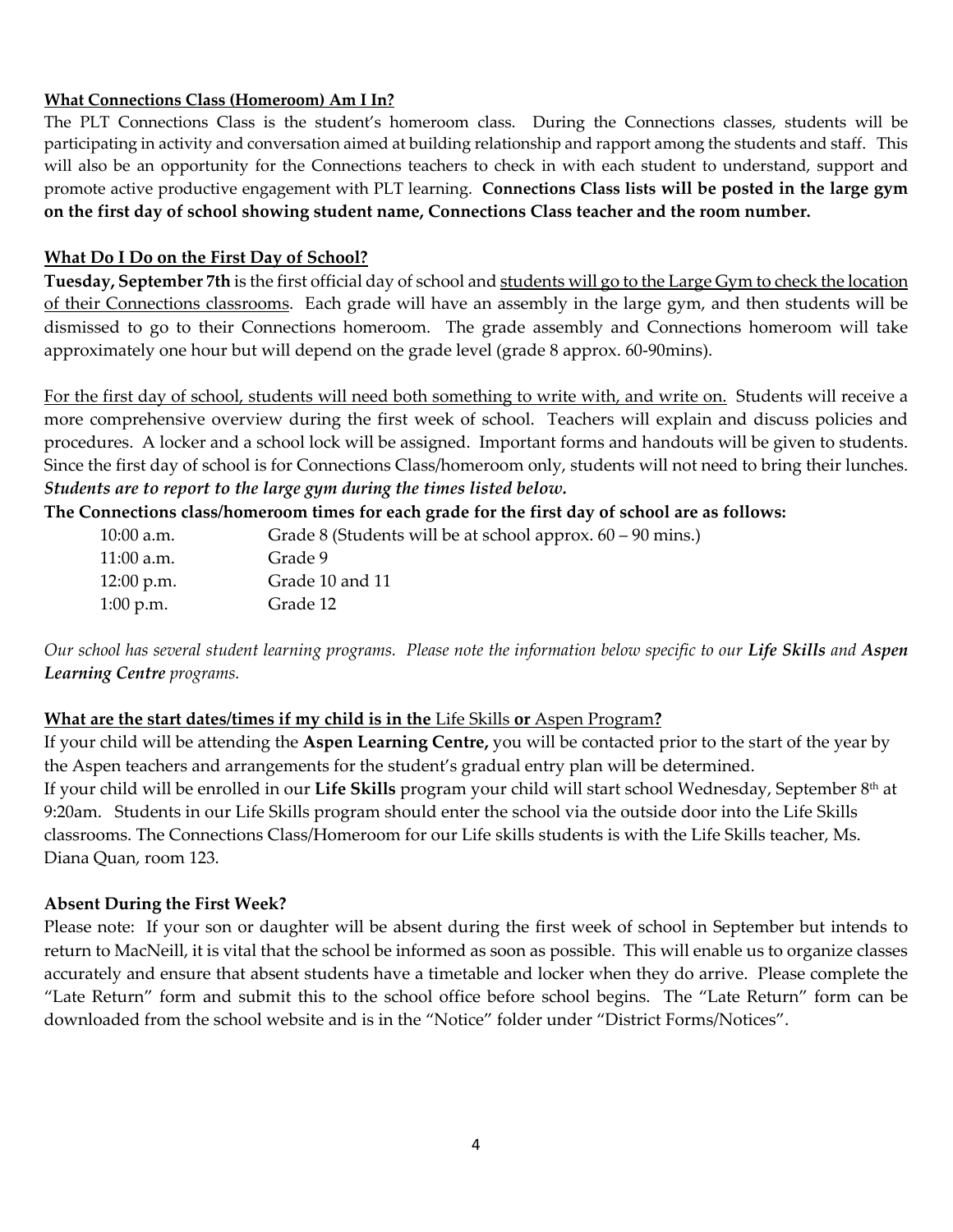### **What Will the First Week Look Like?**

### *Wednesday, September 8th*

8:30-9:20 Teacher Prep (All teachers) *Students are not expected at this time, though they may show up and will be welcomed in the lounge.*

**9:20-10:10 PLT Connections Class (ALL students)**- Collection of forms, Timetables distributed to students, review expectations for **POWERfu**l behavior during on and off-campus activities and initial class conversations explaining the possibilities for PLT.

| 10:15-12:15 | Period 1 |
|-------------|----------|
| 12:15-1:00  | LUNCH    |
| 1:05-3:00   | Period 2 |

### *Thursday, September 9th*

8:30-9:20 Teacher Prep (All Teachers) *Students are not expected at this time, though they may show up and will be welcomed in the lounge.*

**9:20-10:10 PLT Connections Class (ALL students)**- Collection of forms, Timetables distributed to students, review expectations for **POWERfu**l behavior during on and off-campus activities and initial class conversations explaining the possibilities for PL

| 10:15-12:15 | Period 3 |
|-------------|----------|
| 12:15-1:00  | LUNCH    |
| 1:05-3:00   | Period 4 |

### *Friday, September 10th*

**8:30-8:40 Students will report to their Connections** classes/teachers- Collection of forms, timetables distributed to students. 8:45-10:00 Period 1 10:05-11:20 Period 2 11:20-11:40 BREAK 11:40-12:55 Period 3 12:55-1:40 LUNCH 1:45-3:00 Period 4

On Wednesday, September 8, 2021, students will be given a copy of their schedule.

If there appears to be a mistake on the schedule/timetable, the student is to attend the class printed on the schedule until a meeting with their counsellor can be arranged. An appointment with the counsellor is arranged by picking up a Timetable Change Form at the counselling office or school office. The form is to be completed, signed by a parent and returned to the counselling office. Counsellors will contact students upon receiving the Timetable Change Form. Students are assigned to counsellors by last name. Changes to a timetable are made when there is a serious problem such as missing courses or placement in the wrong level of a course.

### **Student Counsellors:**

| Mrs. MacLeod | Grade 8-12 students with the last name A-Lo |
|--------------|---------------------------------------------|
| Mrs. Pasin   | Grade 8-12 students with the last name Lu-Z |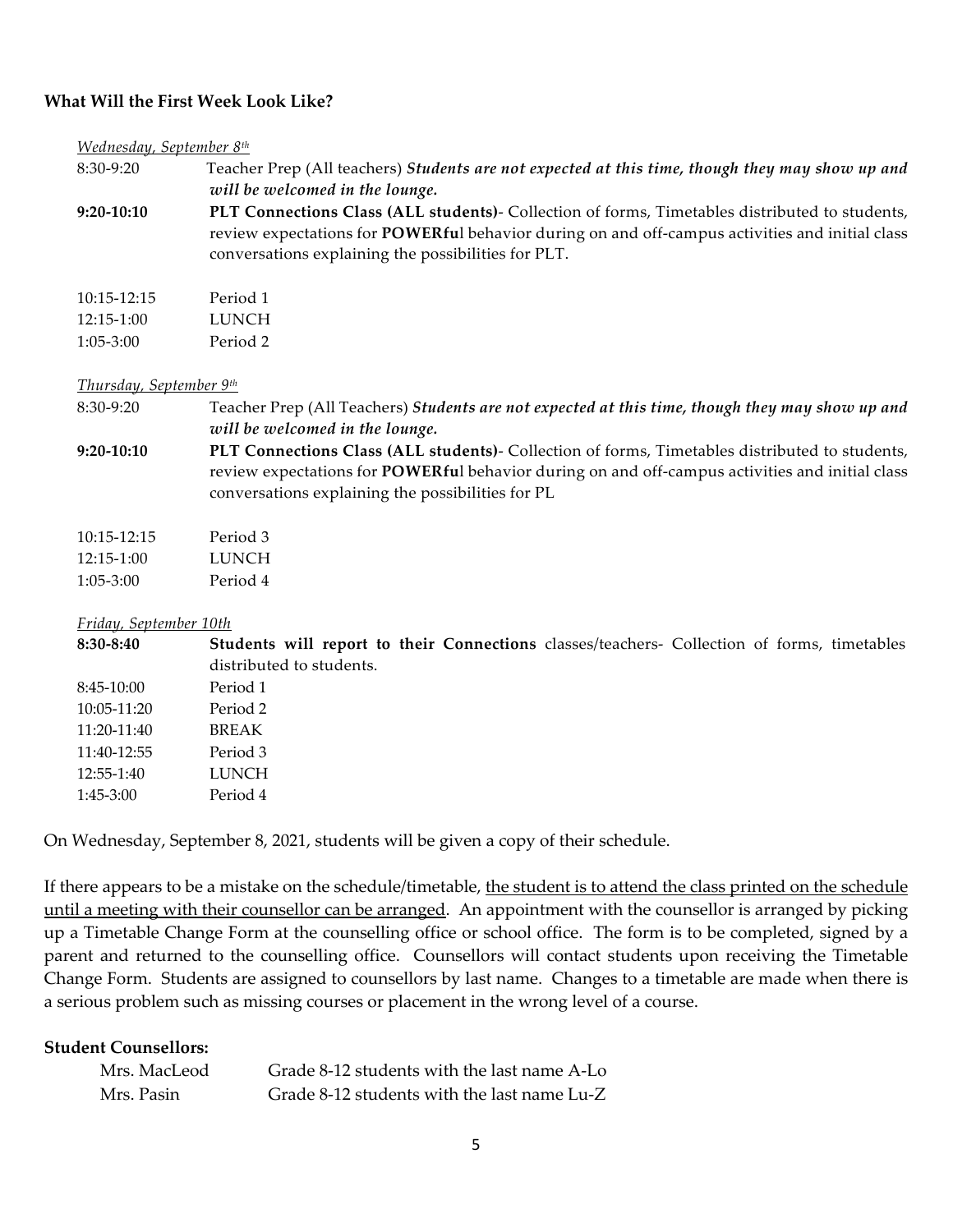## **Parents: School Forms That Need to be Signed and Returned before September 10th, 2021**

## **1. BC Student Information Verification Form – please ensure that your child's information is up to date and accurate. (This is a double-sided form).**

It is essential that the school has accurate emergency contact information. Enclosed with this information package is a copy of the BC Student Information Verification Form that the school currently has on record for your child. Please review the information and make any required changes**. Please also ensure that you have provided emergency contact names and phone numbers.** Please include your child's legal **and** usual name. **2. Use of Personal Information/Responsible Technology Use form.** 

### **Lockers**



Students will be moving from classroom to classroom during the day and will need a place to store their books, coats, gym strip and other belongings so they do not have to carry them around. The school provides each student with a locker and a combination lock. Lockers are located throughout the school. Lockers and locks will be assigned and distributed to students on the first day of school in advisory class.

Lockers must be locked to ensure belongings are secure. Students are advised not to share their lock combination with anyone. Although every precaution is taken, sometimes lockers can be broken into. **We ask students not to bring valuables to school.** The lockers and locks are school property and therefore, we reserve the right to check them if deemed necessary.

## **Gym Lockers**

When taking PE students will be able to use a locker in the change room to store clothing and books. For this, students must have an additional lock to carry with them for use during the PE class block. The school does have locks for sale that can be purchased from Ms. Ng, our business assistant for \$5.00. We remind all students that all valuables such as wallets and cellphones should **NOT** be stored in PE lockers.

## **Important Message from the PE Department**

We are looking forward to meeting you in September! We hope you are active during the summer months and ready to continue that during the school year. The PE department staff would like to remind you of two important things. There is a need to purchase a lock for daily use of the gym lockers. Bags on the gym floor or items left in open lockers pose various safety and security issues. Please leave things safely locked away to minimize your own risk.

Students are also reminded that the Richmond School District has a "no scents" policy. A recommendation is to bring a change of clothing and a towel to shower or wipe yourself down at the end of each class. Please do not use scented products as students and staff may have allergic reactions to them.

## **What Supplies Do I Need?**

Individual course teachers will inform students of required supplies during the first week of school. For students wishing to purchase supplies before then, the following list of supplies will meet the general needs for most courses. Some teachers may require a few more specialty items, but students will be told of this when they are needed.

| basic calculator | pencils      | blank paper    | gym strip (shorts or |
|------------------|--------------|----------------|----------------------|
| paper scissors   | pens         | pencil crayons | track pants, t-shirt |
| ruler            | geometry set | binders        | and runners)         |
| glue stick       | lined paper  | pencil case    |                      |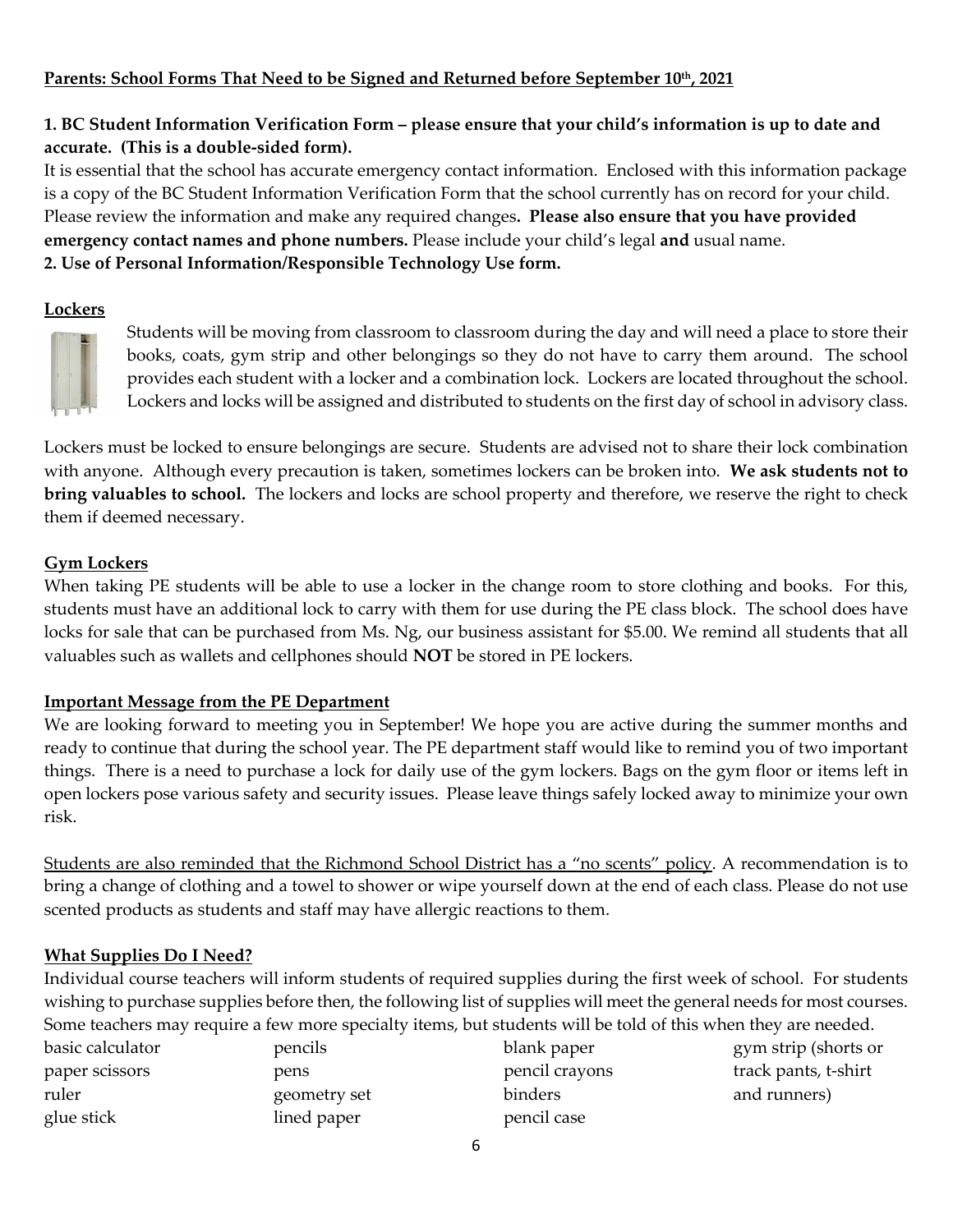### **What Other Costs Can Be Expected?**



All secondary schools in Richmond have a standard school fee. This fee covers the cost of a student agenda, lock and locker, communication fee and some student activity costs. The General School Fee is \$28.00. There are optional and additional activity and enrichment program costs. For instance, the

Yearbook, which is optional, will be approximately \$45.00. Grade 12 students will have optional costs for a Graduation and Valedictory Ceremony, Grad Boat Cruise, Winter Formal, Dinner and Dance and Dry Grad cost. Each student will have an itemized fee statement given to them towards the end of September and monies will be due to the school in October. Throughout the school year there will be other curricular and extra-curricular activities which will be planned that may incur cost to students. For safety and efficiency reasons, we want to reduce the amount of Cash & Cheques coming into our school. School related expenses will be online soon for you to make payment. We encourage our parent community to register with our Richmond 38 School cash online system.

### **SchoolCashOnline** Fast. Safe. Convenient. **OKEVGROUP**

# Pay School Fees Online

## **1. Create Your Profile**

Go to the *School Cash Online* home page .https://richmondsd38.schoolcashonline.com/ and click on "Get Started Today".

## **2. Confirm Your Email**

Check your inbox for the email confirmation and click on the link inside. Sign in with your new login details.

*Stay connected by selecting "Yes" to email notifications about upcoming fees.*

I want to receive email notifications for new fees assigned to my student and updates on schoolrelated activities.

## **3. Add a Student**

Click "Add Student" and fill in the required fields with your child's details.

### **Why sign up for** *School Cash Online***?**

*School Cash Online* is an online parent portal that offers a safe, fast and convenient way to pay for school activity fees.

- Pay for your child's school fees online. Anytime, anywhere.
- $\checkmark$  Stop sending your child to school with money.
- ü Get automatic email notifications about upcoming school fees and activities.

#### **Purchase these items and more online.**

Use your computer, tablet or smartphone to register and pay online.



#### **Which payment methods are accepted?**



#### Credit Card

Pay with Visa or MasterCard on *School Cash Online* by entering your credit card number, CVV number (the three digits on the back of your card), card expiry date, and billing information.



An electronic version of a paper check used to make payments online. Anyone with a checking or savings account can pay by eCheck on *School Cash Online*.

### myWallet

An online wallet that can be loaded to hold funds and pay for your child's fees on *School Cash Online*. myWallet also allows you to allocate funds to pay for school fees at a later date.

For more information, contact Parent Helpdesk at parenthelp@schoolcashonline.com or 1.866.961.1803 © 1996 - 2016 KEV Gro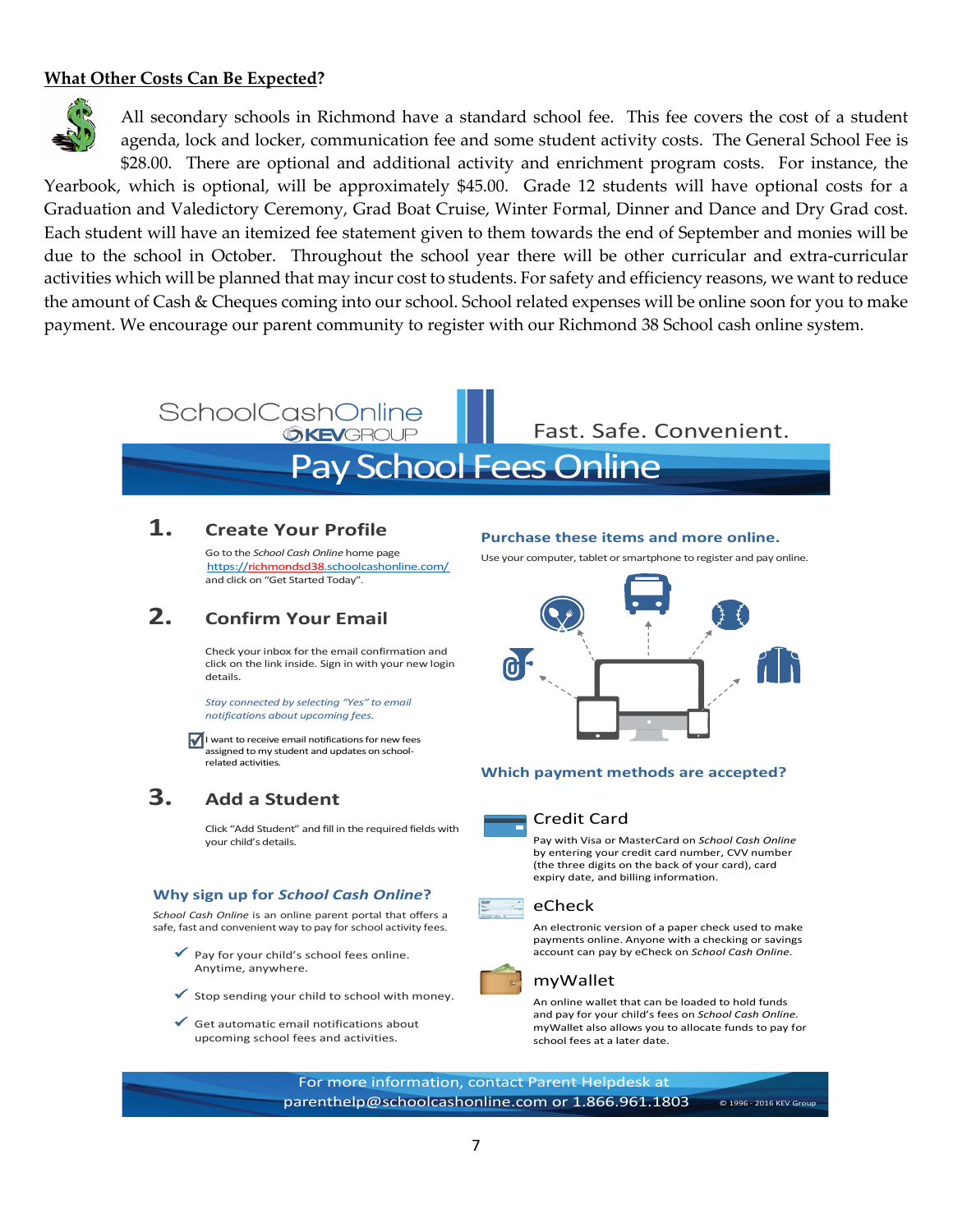### **Lunches at MacNeill**



Lunch at MacNeill on Monday, Tuesday, and Friday is from 12:50p.m. to 1:35 p.m. There will be a 15-minute break 11:15-11:30. On Wednesday and Thursday lunch time is 12:15-1:00pm. If students do not go home for lunch, the students have lunch in the school lounge or outdoors weather permitting.

Cafeteria service at MacNeill is open from 8:00 a.m. until 2:00 p.m. Service is not available to students during class time. The cafeteria offers breakfast sandwiches, bagels and other breakfast items. At lunch, there are daily lunch specials, noodle bowl, soup, sandwiches as well as short order items. Students can check for specific items and costs on the menu board posted in the lounge. All food and beverage offerings provided meet the provincially mandated guidelines for food and beverage sales in schools.

### **MacNeill Traffic/Student Drop-off**



The traffic at MacNeill before school and at dismissal can be a very frustrating experience for drivers and also not a safe one for both pedestrians and drivers. Please observe the traffic directional markings painted along our driveways. There is NO PARKING or STOPPING in front of the school facing Number 4 Road. This area is for daily school bus loading and District service vehicles. The STUDENT DROP-OFF is along the south wall of the gym facing Granville Avenue. Please observe the HANDICAP parking signs. We hope

this will make for smoother traffic flow and enhance safety for all. The parking area for MacNeill students who drive their car to and from school is in the south parking lot along the gym.

### **Grade 11-12 Parent Post-Secondary Presentation–Tuesday, September 28, 2021, 6:30 p.m.- Student Lounge "Supporting Your Child in Grade 12 at MacNeill"**

Grade 12 is an important and eventful year for students and their families. There are credits and courses that must be completed and post-secondary education to make applications to. MacNeill counsellors and administration will be providing parents with information about the must-dos for students and activities and events in this last year of public education at this meeting.

Grade 11 students and their parents are welcome to attend this meeting too. Grade 12 parents have often commented on having wished they had access to the information provided at this meeting one year earlier! So, 11 families, please feel free to join us!

### **MacNeill Parent Advisory Council**

Parent involvement and support at school makes a significant positive difference to student success. We hope that parents will become part of the school's many events and activities. All parents are members of the MacNeill PAC. The first PAC meeting is on Tuesday, September 21 at 7:00 p.m. in the school library.

PAC meetings are held on the third Tuesday of the month.

### **For the 2021-2022 school year, PAC meetings are scheduled for:**

September 21, 2021 October 19, 2021 November 16, 2021 January 18, 2022

February 15, 2022 April 19, 2022 May 17, 2020 (AGM)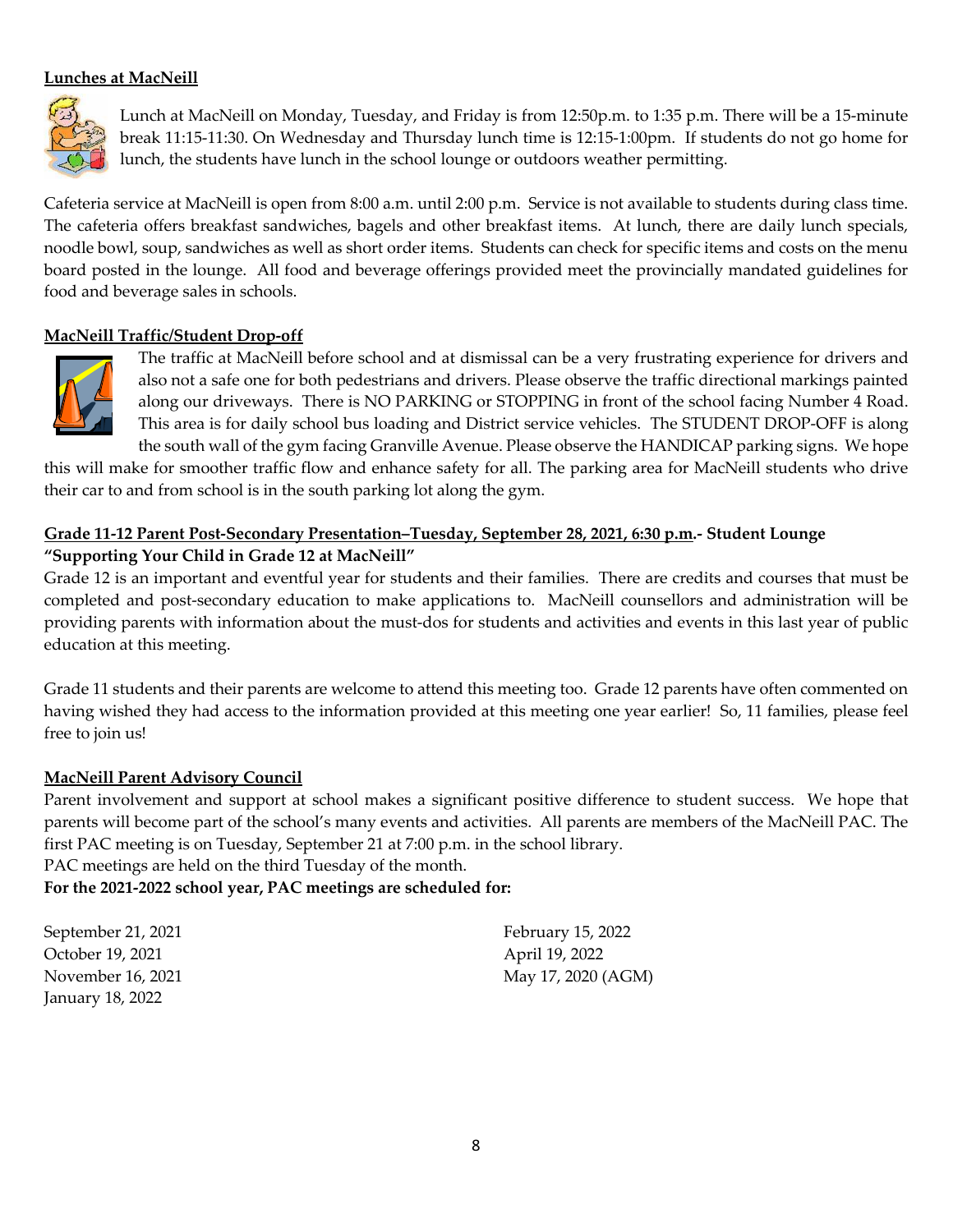### **Some Important Dates to Note:**

|                | September 2  | Incoming International and New Students Orientation 10:00 a.m.                    |  |  |  |  |  |  |  |
|----------------|--------------|-----------------------------------------------------------------------------------|--|--|--|--|--|--|--|
|                | September 7  | First day of the new school year:                                                 |  |  |  |  |  |  |  |
| ortant<br>1TE! |              | Grade 8s at 10:00 a.m. @ Large Gym                                                |  |  |  |  |  |  |  |
|                |              | Grade 9s at 11:00 a.m. @ Large Gym                                                |  |  |  |  |  |  |  |
|                |              | Grade 10s and 11s at 12:00 p.m. @ Large Gym                                       |  |  |  |  |  |  |  |
|                |              | Grade 12s at 1:00 p.m. @ Large Gym                                                |  |  |  |  |  |  |  |
|                | September 8  | Classes begin for everyone at 9:20am with PLT Connections Class                   |  |  |  |  |  |  |  |
|                | September 9  | Classes begin for everyone at 9:20am with PLT Connections Class                   |  |  |  |  |  |  |  |
|                | September 15 | Collaboration Time-Students are welcome to arrive at 9:20 for self-directed study |  |  |  |  |  |  |  |
|                |              | in the lounge. Period 1 starts at 10:15am                                         |  |  |  |  |  |  |  |
|                | September 20 | Photo Day–EVERYONE must have their picture taken.                                 |  |  |  |  |  |  |  |
|                |              | These pictures are required for Go Cards as well as for the yearbooks.            |  |  |  |  |  |  |  |
|                | September 21 | PAC meeting 7:00 p.m. (Library/Virtual?)                                          |  |  |  |  |  |  |  |
|                | September 23 | Meet the Teacher Night 6:30 p.m.                                                  |  |  |  |  |  |  |  |
|                | September 24 | Pro D Day                                                                         |  |  |  |  |  |  |  |
|                | September 28 | Grade 11/12 Parent Post-Secondary Presentation 6:30 p.m. (Library/Virtual?)       |  |  |  |  |  |  |  |

For other dates such as holiday times and professional development days for 2021-2022, you can refer to the school calendar which will be located on the MacNeill School website in the "School Information" folder under "School Calendar" once our staff has confirmed the Collaboration Days dates.

Whew! You made it to the end of the newsletter!

We thank you very much for making the time to read it to the end.

We look forward to welcoming our Raven Community in September!

Sincerely,

Marcy Timmins

Principal

### *Please note:*

*At the time of writing this newsletter, it is not yet known to what degree schools will be asked to implement Health and Safety requirements in terms of size of student groupings, or limitations to various kinds of activities.*

*Should Provincial Health Guidelines require us to limit size of student groupings we will revise our First Day of school plans accordingly and students will not be meeting in large grade groups in the gyms. Should there be changes, families will receive updated information related to the revised plan for the first day of school.*

*School Health and Safety protocols for the upcoming school year, once known, will be communicated to families. In addition to emailing families directly, we will include Health and Safety information on our school website.*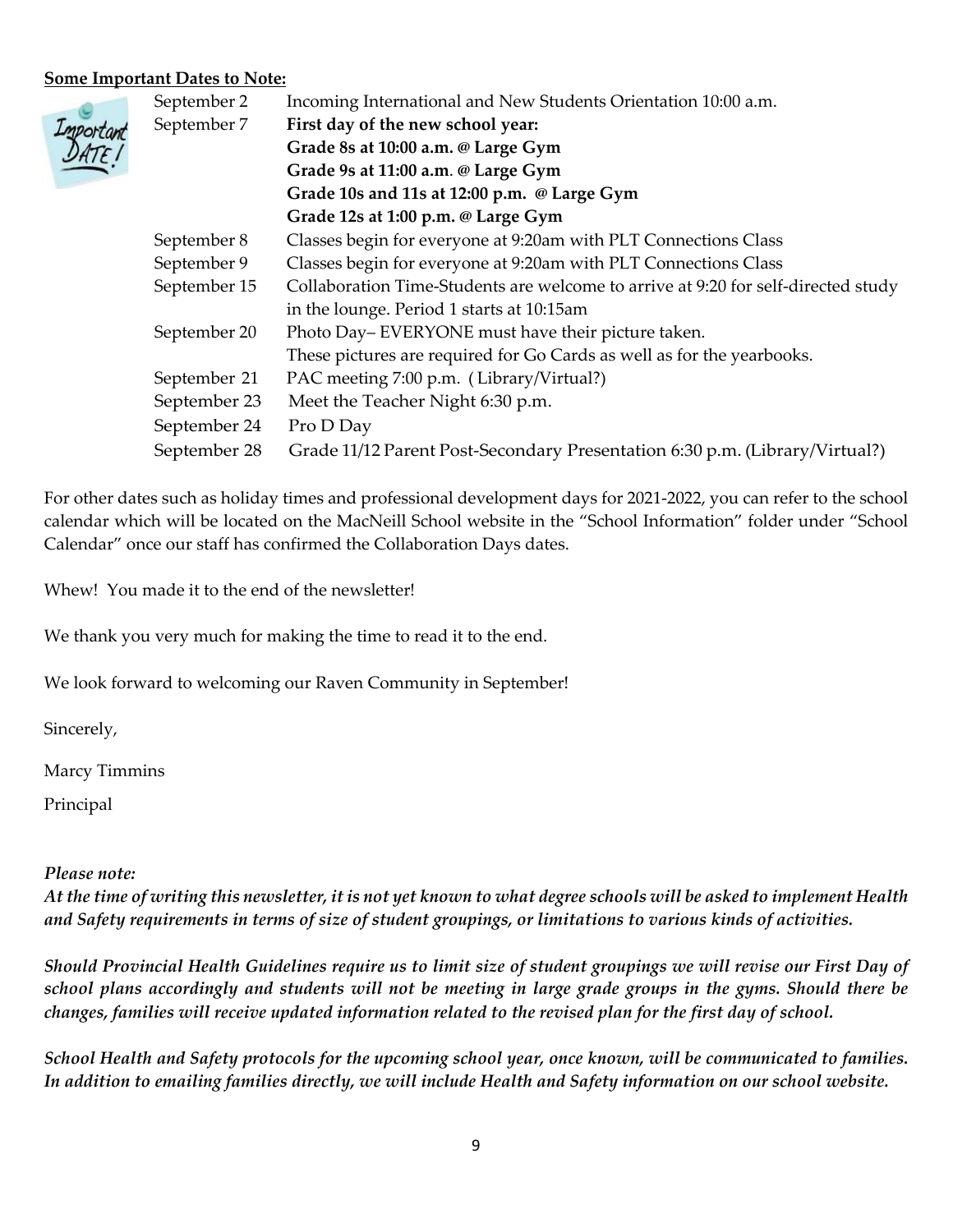# Personalized Learning Time



## What is PLT?

Personalized Learning Time (PLT) is a period of time set aside each week for students to have self-directed learning time with their teachers. Students are given choice and ownership over their learning. The goal of PLT is to teach students the skills necessary to use instructional time in a way that benefits their individual learning.

## PLT occurs on Wednesdays and Thursday mornings.

## Bell Schedules (Semester 1 & 2: September 7, 2021 – June 28, 2022)

### \* REGULAR DAYS

| Time            | <b>MONDAY</b> | <b>TUESDAY</b> | <b>FRIDAY</b> |  |  |  |  |  |  |  |
|-----------------|---------------|----------------|---------------|--|--|--|--|--|--|--|
| $8:30 - 9:50$   | Period 1      | Period 1       | Period 1      |  |  |  |  |  |  |  |
| $9:55 - 11:15$  | Period 2      | Period 2       | Period 2      |  |  |  |  |  |  |  |
| $11:15 - 11:30$ | <b>BREAK</b>  |                |               |  |  |  |  |  |  |  |
| $11:30 - 12:50$ | Period 3      | Period 3       | Period 3      |  |  |  |  |  |  |  |
| $12:50 - 1:35$  |               | <b>LUNCH</b>   |               |  |  |  |  |  |  |  |
| $1:40 - 3:00$   | Period 4      | Period 4       | Period 4      |  |  |  |  |  |  |  |

### \* PLT DAYS

| Time            | <b>WEDNESDAY</b>      | <b>THURSDAY</b>       |
|-----------------|-----------------------|-----------------------|
| $8:30 - 10:10$  | <b>PLT (100 mins)</b> | <b>PLT (100 mins)</b> |
| $10:15 - 12:15$ | Period 1              | Period 3              |
| 12:15 - 1:00    |                       | <b>LUNCH</b>          |
| $1:05 - 3:00$   | Period 2              | Period 4              |

### \* PLT CONNECTIONS CLASS (1ST Wednesday of each month starting October 6, 2021)

| Time            | <b>WEDNESDAY</b>                            |
|-----------------|---------------------------------------------|
| $8:30 - 9:20$   | Teacher Prep (Student directed PLT)         |
| $9:20 - 10:10$  | <b>PLT Connections Class (All Students)</b> |
| $10:15 - 12:15$ | Period 1                                    |
| $12:15 - 1:00$  | <b>LUNCH</b>                                |
| $1:05 - 3:00$   | Period 2                                    |

### \* COLLABORATION DAYS

| <b>Time</b>     | <b>WEDNESDAY</b>                                 |
|-----------------|--------------------------------------------------|
| $8:30 - 9:20$   | Teacher Prep (Student directed PLT)              |
| $9:20 - 10:10$  | <b>Collaboration Time (Student directed PLT)</b> |
| $10:15 - 12:15$ | Period 1                                         |
| $12:15 - 1:00$  | <b>LUNCH</b>                                     |
| $1:05 - 3:00$   | Period 2                                         |

## *PLT is YOUR TIME for YOUR LEARNING!*